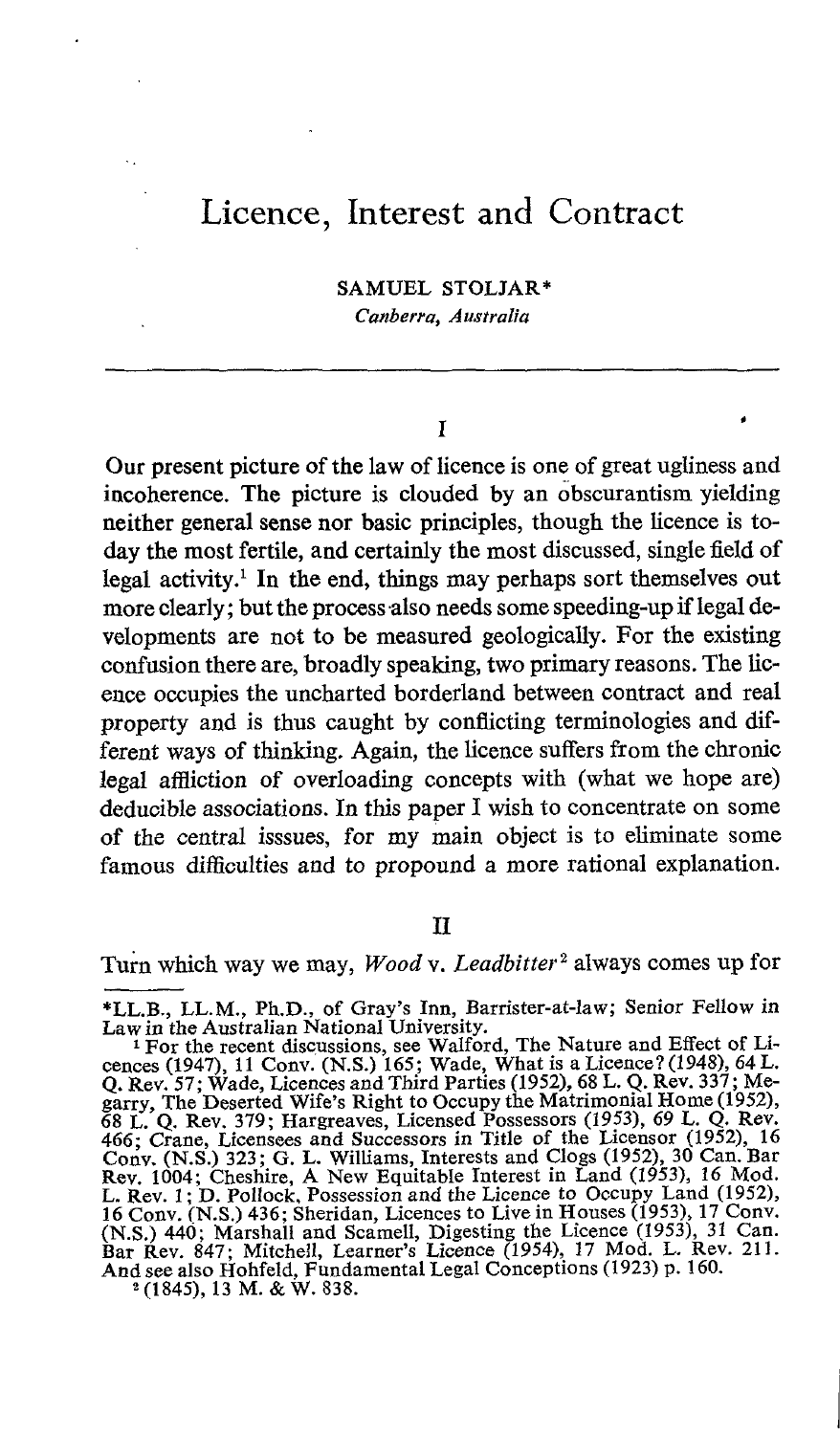reconsideration.' For that decision is the congener of the modern idea of a licence and poses one of the major questions. Wood sued Leadbitter in trespass to his person, because the latter (acting on behalf of his employers) had forcibly ejected him from the Doncaster race meeting. Wood had bought a ticket of admission, and the whole argument revolved around the problem whether this ticket was a revocable or an irrevocable licence. The decision, with Baron Alderson speaking for the court, was that the licence was freely revocable since it was what he called a "mere licence", that is, a licence unaccompanied by a grant.<sup>4</sup>  $\Lambda$  priori this must rank as a very odd decision, doing "manifest injustice"<sup>5</sup> to an invitee holding -a ticket he has paid for. Moreover, everything in the decision seemed to depend on the doctrine of revocable licence, so that subsequent discussion has mainly fastened on this doctrine and its limitations.

But, in doing this, the discussions perhaps missed the most relevant problem. For what, let us ask again, was the precise trouble between Wood and Leadbitter's employers? Wood, we find, had been warned off because of "malpractices of his on a former occasion, connected with the turf";<sup>6</sup> he was, we can assume, not the kind of person to be allowed entrance on a respectable racecourse. And, once this important fact is taken into consideration, Wood's eviction becomes, far from being arbitrary, a perfectly justifiable action. Wood would never have gained admission from the stewards directly, and it will therefore be remembered that he had bought his ticket from an agent: the contract of admission between Wood and the stewards was thus really a contract between the latter and an undisclosed principal. Thus seen, these facts closely resemble those in Said v. Butt,<sup>7</sup> where Said, wanting to attend a theatrical première and knowing that the manager would not sell him a ticket; got his friend to buy one for him. When Said turned up at the theatre, he was refused entry. McCardie J. upheld this refusal on the ground that there was no contract for admission because of the mistake of identity.<sup>8</sup> Obviously, even if Said had slipped inside unnoticed, the manager would, on the same ground, have been entitled. to evict him.

This principle meets, entirely and exactly, Wood's unsuccessful <sup>3</sup> Cf. the remarks by Evershed M. R., Equity after Fusion (1948), Journal of the Soc. of Public Teachers of Law, p. 177.<br>
<sup>4</sup> 13 M. & W. at pp. 852, 854.<br>
<sup>5</sup> See Lord Simon in Winter Garden Theatre (London), Ltd. v. Mil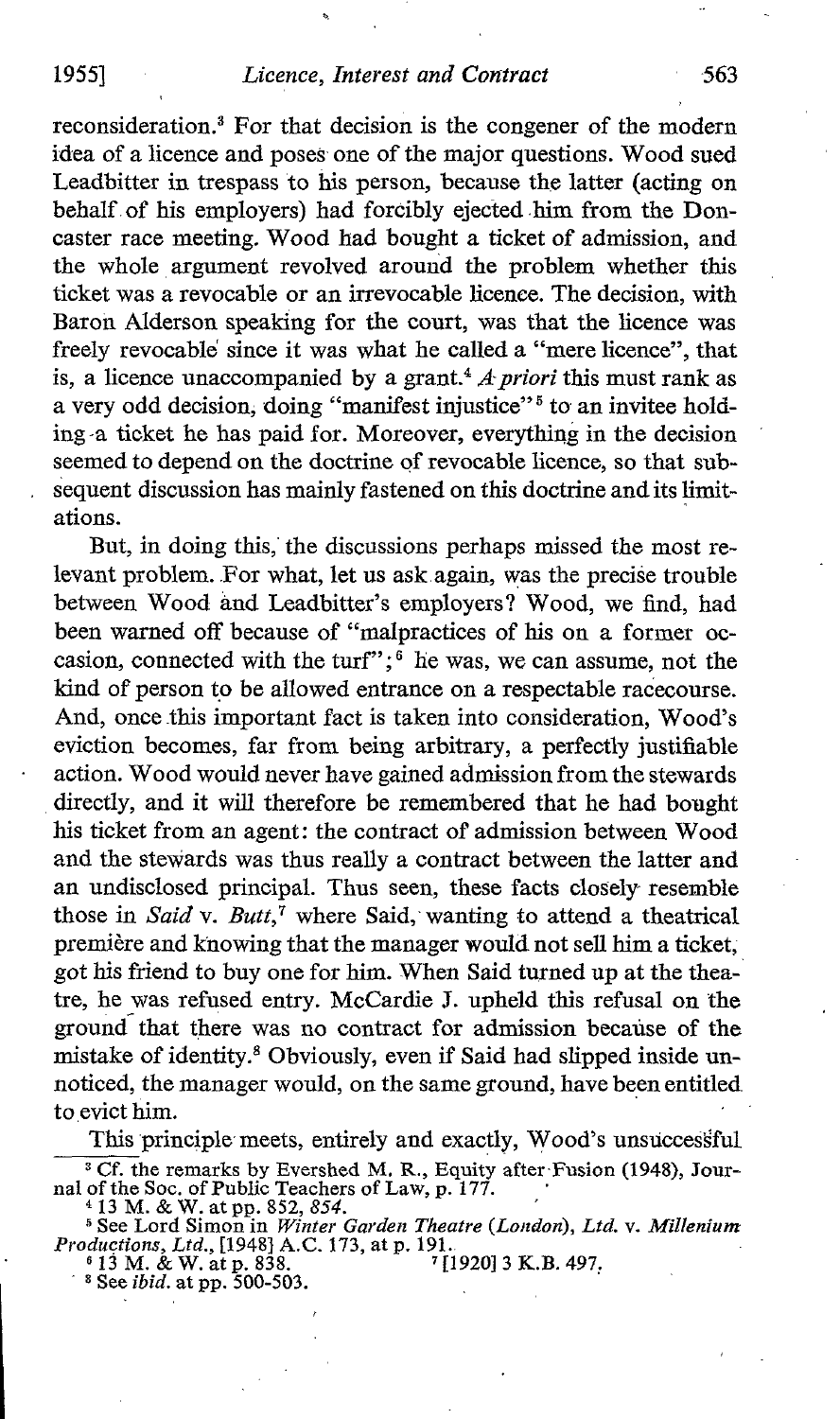claim against Leadbitter. As in Said's case, Wood's contract of admission was void for mistake and, since it was void, he was properly ejected. The question, therefore, was not whether Wood's ticket was <sup>a</sup> revocable or an irrevocable licence; the point was simply that there was, in view of the mistake of identity, no valid contract or "leave or licence" to begin with. It may be asked why two different principles were needed to arrive in practically identical situations at substantially identical conclusions. More particularly, how could McCardie J. adopt an approach that was clearly so much neater than Baron Alderson's tortuous principles? The answer lies in the historical accidents of case-law; especially in the fact that when Wood v. Leadbitter was decided no doctrine of mistake or mistaken identity was as yet developed. It would have been impossible (and perhaps unthinkable) for Alderson B. to explain his decision otherwise than he did.

In addition, Wood v. Leadbitter was confronted with several other difficulties . In the first place, no similar situation had previously arisen ; indeed, the relevant precedents showed that the common law had consistently respected paid licences (or contracts) to enter or occupy land. Baron Alderson was thus compelled to reinterpret the previous cases, in particular Webb v. Paternoster<sup>9</sup> and Tayler v. Waters,<sup>10</sup> a reinterpretation which, though a remarkable tour de force, remained most unconvincing. Secondly, the only material that Alderson B. could derive in support for his decision was some rather nebulous *obiter dicta*,<sup>11</sup> on the one hand, and, especially, Vaughan C. J.'s famous statement in Thomas v. Sorrell,<sup>12</sup> on the other. The chief justice had distinguished between a licence coupled with a grant (for example, licences to hunt orcut timber on another's land coupled with grants to carry away the deer killed or the timber cut) and a licence which is mere permission and which "only makes an action lawful, which without it had been unlawful".<sup>13</sup>

There are five reports (1619), Palm. 71, 2 Rolle 143 and 152; Noy 98;<br>151:  $C_2$ ,  $C_3$ ,  $C_4$ ,  $C_5$ ,  $C_6$ ,  $C_7$ ,  $C_7$ ,  $C_8$ ,  $C_7$ ,  $C_8$ Pop. 151; Godb. 282. The facts are unusually interesting: A licensed P to put a stack of hay on his (A's) land. A then leased the land to W and the hay remained there for two years. W's cattle wasted the hay, and P sued i in trespass. It was held that the action did not lie, as  $P$  had not removed the how within reasonable time, the damage thus coming to him by his comthe hay within reasonable time, the damage thus coming to him by his own<br>fault. The decision, therefore, merely limited the liability for cattle-trespass;<br>it did not establish that A could arbitrarily revoke his licence t

 $\frac{10}{1816}$ , 7 Taunt. 374. See also discussion Wade, 64 L. Q. Rev. at  $\frac{10}{18161}$ pp. 64-5. The other relevant decisions were: Wood v. Lake (1791), Say. 3<br>(for a manuscript report see 13 M. & W. at p. 848); and Wood v. Manley<br>(1830) 11 A.d. & F. 34

<sup>(1839), 11</sup> Ad. & E. 34.<br>
<sup>11</sup> See the remarks by Dodderidge J. in Webb v. Paternoster (1619), Palm. 71 .

 $12$  (1673), Vaugh. 330, at p. 351.  $13$  Ibid.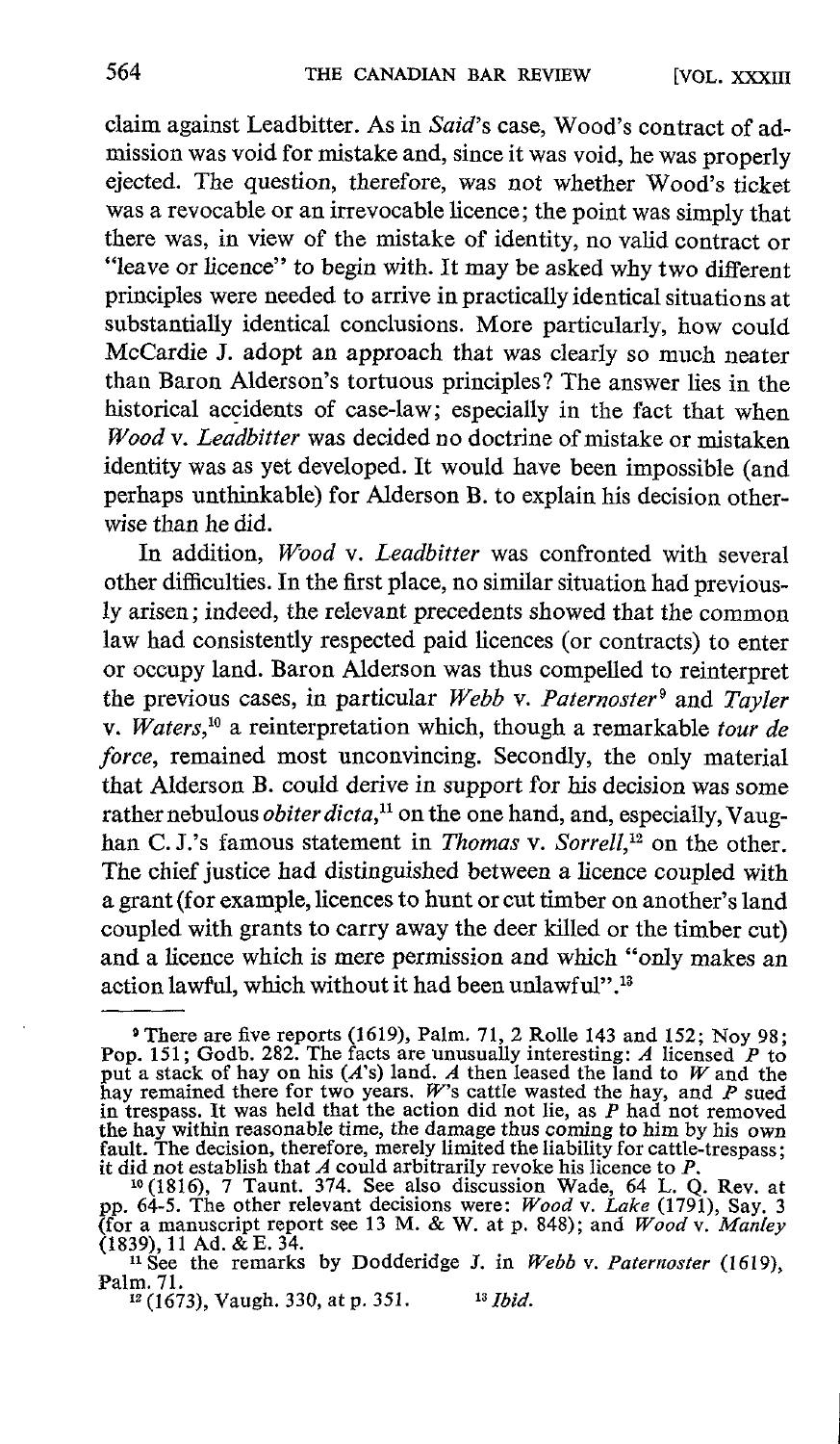## 1955] *Licence, Interest and Contract* 565

Vaughan C. J.'s statement has so often been repeated that it is perhaps time to call attention to its true and, as we shall see, its very limited significance . What the chief justice was seemingly trying to establish was the inherent difference between two kinds of permissions or licences. Thus a permission to eat one's meat<sup>14</sup> became, once the meat was eaten, an (as it were) "consumed" permission in the . sense that the licensee could not be made to disgorge the meat; the effect of such a permission was absolutely final since the property was "altered or destroyed"<sup>15</sup> with its consumption. On the other hand, a permission merely to use land or things was not final or self-consuming in the same sense ; for it could leave legal relations subsisting between the parties, at least to the extent that the licensee would eventually have to return the land or things since what he had acquired was only a right of user. At no point, however, did Vaughan C. J. suggest that these rights of user were arbitrarily revocable by the licensor. Nor indeed did the question arise, for Thomas v. Sorrell was concerned not with contracts or licences we are here discussing but with the totally different problems concerning the effectiveness of royal dispensations.<sup>16</sup>

But in Wood v. Leadbitter<sup>17</sup> Baron Alderson tore the chief justice's words from their context and furthermore transformed them into the much broader distinction between "mere licences" and licences coupled with a grant, to make only the latter irrevocable by dint of the addition of the grant.<sup>18</sup> This distinction involved the further proposition that "a licence by Ato hunt in his park, whether given by deed or by parol, was revocable",<sup>19</sup> a proposition which made nonsense of the law of both formal and informal contracts if it meant that A could freely revoke his promise.<sup>20</sup> If the propo-

<sup>15</sup> See footnote 14 supra.

<sup>16</sup> This case is, indeed, the locus classicus on the dispensing power of the Crown.

<sup>17</sup> (1845), 13 M. & W. 838.<br><sup>18</sup> *Ibid*. at pp. 844-5.

<sup>18</sup> *Ibid.* at pp. 844-5. <sup>19</sup> *Ibid.* at p. 845. <sup>20</sup> It is clear that Alderson B. excluded Wood's remedy in damages for breach of contract as against the owners of the racecourse, although he admitted (13 M. & W. at p. 855) that Wood might have "a right of action against those from whom he purchased the ticket, or those who authorized its being issued and sold to him". Since the owners never authorized, or would have authorized, the issue of <sup>a</sup> ticket to Wood, this possible right to damages could never have arisen . This complete denial of any contractual remedy seems part and parcel of the whole doctrine of revocable licence,

<sup>&</sup>lt;sup>14</sup> Vaughan C. J. said *ibid*: "So, to licence a man to eat my meat, or to fire the wood in my chimney to warm him by, as the act of eating, firing my wood, and warming him, they are licences; but it is consequent necesmy wood, and warming him, they are licences; but it is consequent necessarily to those actions that my property may be destroyed in the meat eaten, and in the wood burnt. So as in some cases, by consequent and not directly (My italics)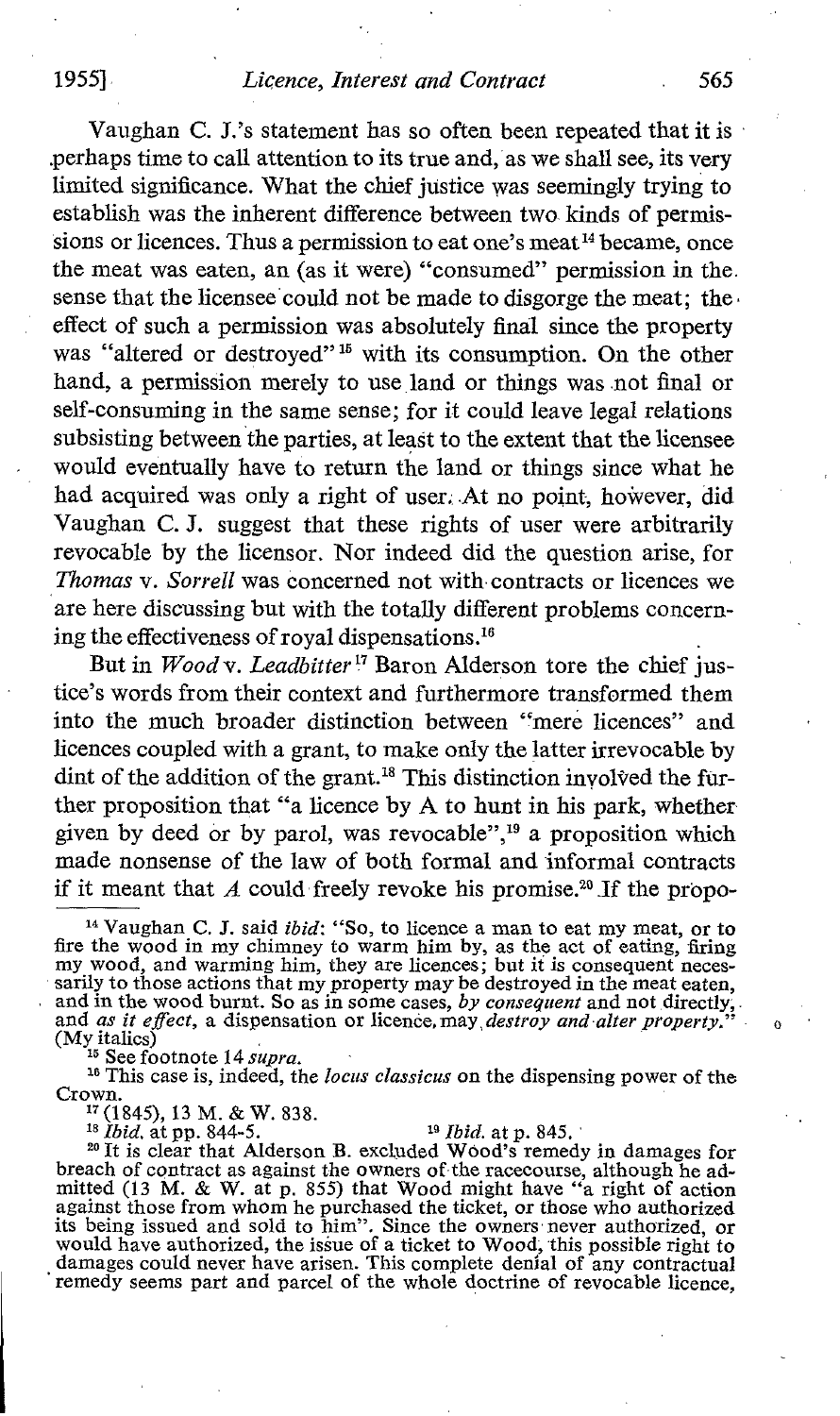sition merely meant that a licensor could revoke a mere permission (unaccompanied by deed or valuable consideration), this was not news ; but this innocuous principle would of course have been of no assistance in the decision against Wood.

There was, in the third place, a further difficulty with which Alderson B, had to grapple. For the licence to Wood could be conceived of as a licence coupled with a grant, since it "granted" a right of way over the racecourse as well as "something more".<sup>21</sup> This was actually an easement in gross which, at that time, was a valid interest in land capable of forming the subject of a grant.<sup>22</sup> Nevertheless Alderson B. held that the grant of this easement was invalid since it had not.been made by deed on the assumption that all "interests in land" had to be conveyed by deed.<sup>23</sup> But, again, was this particular assumption really correct? Was it the case that this easement in gross was an interest of the kind strictly requiring formal conveyance? It will be remembered that Wood's ticket only meant to give a "right of way" for a very few days ; in other words, it was not an estate in fee, or for life, or a leasehold interest for more than three years, for the conveying of which a deed was admittedly required.<sup>24</sup>

Be this as it may, the legal effect of Woodv. Leadbitter was drastic: it made it impossible to acquire by a simple contract a large number of "incorporeal" rights however short the duration of those rights . And this, it must again be stressed, was a novel and curious doctrine without previous authority at common law.<sup>25</sup> Indeed, there was even greater complication when later it became established that easements in gross could not even be created by deed.<sup>26</sup> The upshot was that the law was left with an unworkable situation that

which is further substantiated by the fact that Wood could not even recover from the owners the price he had paid for the ticket.

From the owners the price in and part for the text.<br>
<sup>21</sup> 13 M. & W. at p. 843.<br>
<sup>22</sup> The notion that only easements between adjoining (dominant and servient) tenements could constitute valid interests in land seems to be de C. 121; Mounsey v. Ismay (1865), 3 H. & C. 486; Rangeley v. Midland Ry (1868), L.R. 3 Ch. App. 306, at pp. 310-311. See on this point, Wade, 64

L. Q. Rev. at p. 67; Crane, op. cit., at p. 335.<br><sup>23</sup> Crane, op. cit., at p. 335 n. (u).<br><sup>24</sup> See Hewlins v. Shippam (1826), 5 B. & C. 221, for (apparently) the<br>first intimation that an easement must be created by deed; i

ever, the easement was for a freehold interest. <sup>25</sup> There was <sup>a</sup> further difficulty which Baron Alderson did not deal with. At common law, an *executed* (as distinct from an executory) licence was<br>regarded as irrevocable, although this doctrine seems to have been limited<br>man, and increase all the limited in the nineteenth century to permanent acts done on the licensee's own land: *Liggins v. Inge* (1831), 7 Bing. 682. In equity this doctrine was not so limited: see Crane,  $op. cit., pp. 328-330.$ 

<sup>26</sup> See footnote 22 supra.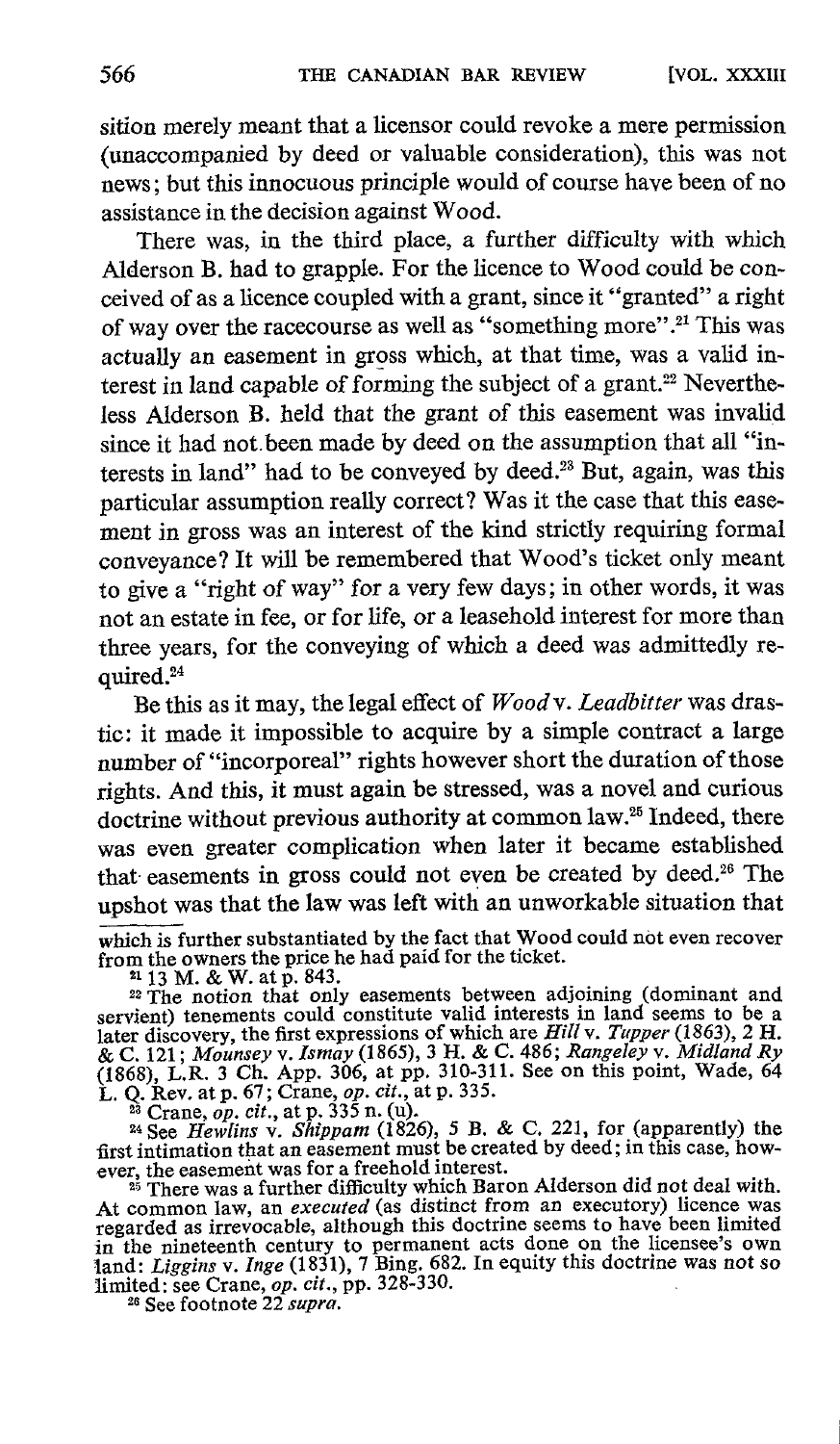made a whole range of rights of user not creatable at all. Such, then, was the paradox of Wood v. Leadbitter: though it reached a most justifiable result, it did so by enunciating principles so faulty that they led to a legal *cul-de-sac*.

So matters stood until Kerrison v. Smith.<sup>27</sup> Here the defendant orally agreed to let his wall to plaintiff for bill-posting for a year. The defendant arbitrarily repudiated the agreement and the plain tiff sued him for breach of contract in the county court. On the authority of Wood v. Leadbitter, $^{28}$  he was held to have no cause of action and was therefore nonsuited. But, on appeal, the plaintiff's action was upheld and it was clearly decided that damages will lie for the revoçation of a licence even if unaccompanied by a grant. This decision was an important reassertion of the enforceability of valid contracts, and perhaps for the first time really met the challenge presented by the stultifying principles of Baron Alderson's creation.<sup>29</sup>

Indeed, in *Hurst v. Picture Theatres*<sup>30</sup> the enforceability of such contracts was carried a considerable stage further. Hurst, as is well known, had purchased a ticket for a cinema, and was turned out from the show under the mistaken belief that he had not paid for his seat; he sued for assault and recovered substantial damages. Thus, the decision not merely recognized the existence of a valid contract, it also declared equitable remedies (in this case, the injunction) available for the prevention of a breach of contract.<sup>31</sup> The most remarkable thing about *Hurst's* case, however, is this: because the action was framed in trespass, the'plaintiff, if he was to be successful, had to be given a right going beyond a mere right to damages for an ordinary breach of contract : his contract had to be made specifically enforceable. And we have thus the strange phenomenon that this extension of the specific enforceability of contract was made possible, not through an action in contract, but by an action in tort. $32$ 

<sup>27</sup> [1897] 2 Q.B. 445. <sup>28</sup> (1845), 13 M. & W. 838.<br><sup>29</sup> See footnote 20 *supra*. It needs to be pointed out that Kerrison v.<br>*Smith* was preceded by two decisions which reached a similar result: Wells<br>v. Kingston-upon-H difficulty evaded. This was perhaps good enough in Butler (a contract of carriage), but bad in Wells, where Lord Coleridge C. J.'s reasoning (see especially L.R. 10 C.P. at p. 409) leaves much to be desired.

 $^{30}$  [1915] 1 K.B. 1.

si See especially Buckley L. J., ibid., at pp. 8-9.

<sup>32</sup> This explains the usual objection that Hurst could not actually have specifically enforced the contract in any practical way. Although it is diffi-cult to accept Sir Frederick Pollock's "fanciful suggestion [31 L. Q. Rev.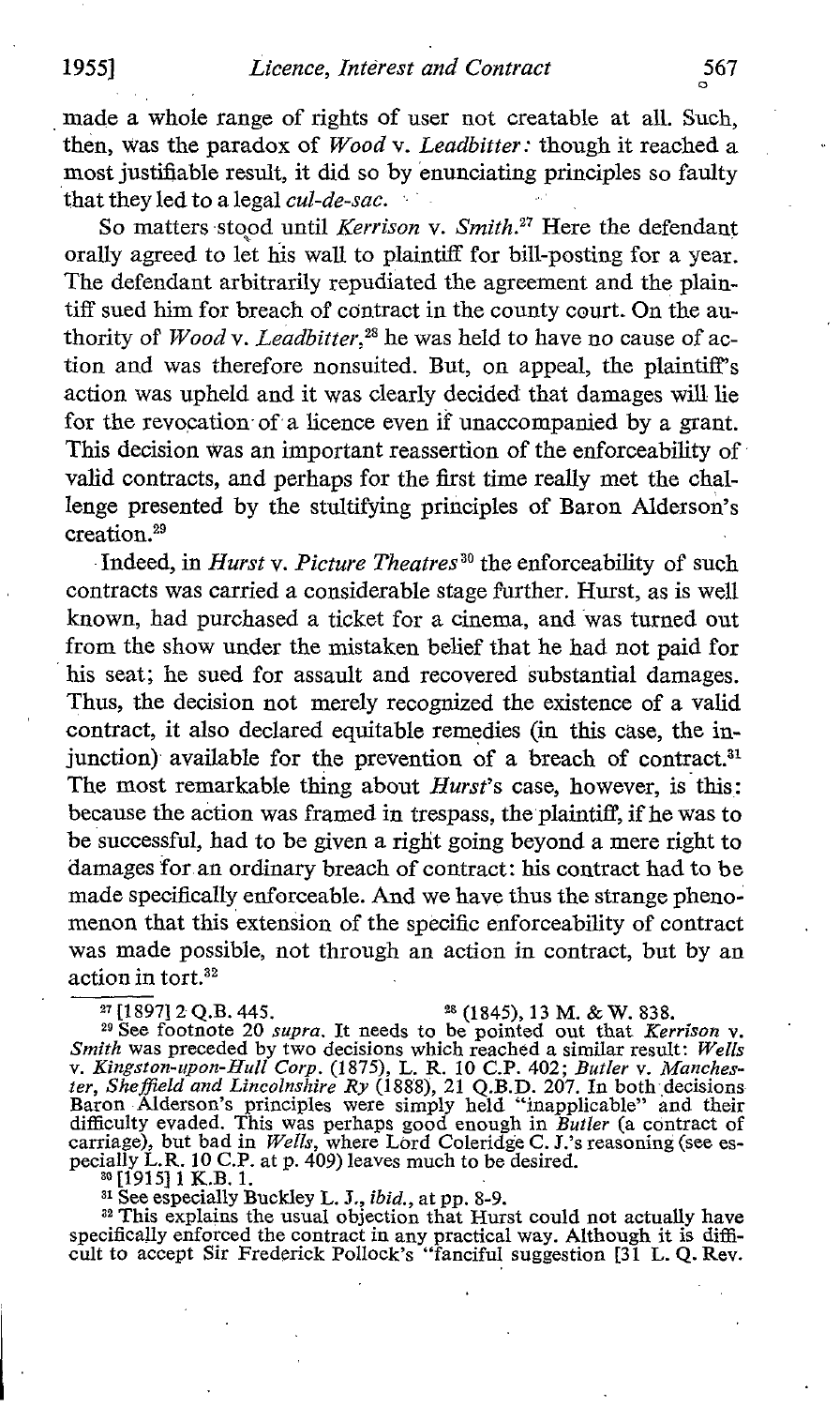Much has been said about this decision,<sup>33</sup> and it certainly is true that the reasoning of the majority in the Court of Appeal is basically in utter disaccord with the reasoning of Baron Alderson . In this respect, therefore,  $Woodv.$  Leadbitter<sup>34</sup> can now only be regarded as an obsolete and superseded, even if not an expressly overruled, decision.<sup>35</sup> At the same time, however, *Hurst* and  $Wood$  are not mutually incompatible, if we consider their actual results alone: for whereas in  $\bar{W}$ ood the eviction was justifiable, in Hurst it was improper. Moreover, in Winter Garden Theatre (London) Ltd. v. Millenium Productions, Ltd. $36$  the principles enunciated in Hurst were given full approval, the House of Lords expressly recognizing that such contracts could be made specifically performable by way of an injunction. In short, contracts concerning rights of user in or over land can now be made specifically enforceable quite independently ofany proprietary notions ; we no longer need "grant" or "interest" to make even a mere licence irrevocable.

## III

Having dealt with the legal problems as between the contracting

9] that a judge on the spot, e.g., race stand or theatre, might have granted<br>an ex parte injunction" (see Wade, 64 L. Q. Rev. at p. 62, n. 32), it seems<br>an ex parte injunction" (see Wade, 64 L. Q. Rev. at in this on the other hand perfectly sensible to say that in this sort of situation an action in trespass is simply a substitute for the injunction that would be otherwise, but is not here, available to the plaintiff. Furthermore, the sub-<br>stantial damages which a plaintiff can thus recover in tort not only reflects<br>the special loss occasioned by the breach of a specifically enforc

tract but, inversely, also expresses the rule that equitable remedies are only<br>then available where ordinary contract damages  $(e.g.,$  price for a cinema<br>ticket) would be most inadequate. For a somewhat similar point, see Hu

<sup>35</sup> See, however, Wade's argument, 68 L. Q. Rev. at pp. 345-6.<br><sup>36</sup> [1948] A.C. 173. Some difficulty arises in connection with *Thompson*<br>25 (1944) V. B. 408, T. and P had agreed to amelgamete their properv. Park, [1944] K.B. 408. T and P had agreed to amalgamate their prepara-<br>tory schools for the duration of the war and to use  $T$ 's buildings. Owing<br>to differences between them, T gave notice terminating the agreement. P<br> self-help of forcible re-entry, his rights as a contractual licensee were not so slender as the court deemed them. It is true that the law will not specifically enforce an agreement "for two people to live peaceably under the same roof" ([1944] K.B. at p. 409). This however does not mean that the agreement cannot be specifically enforced to protect  $P$  from premature evic injunction closely corresponds to that between *executory* and *executed*<br>It was a shirt latter have (at least in equita) would have held to be in licences, which latter have (at least in equity) usually been held to be irrevocable. For a different interpretation of *Thompson v. Park*, see Wade, 64 L. O. Rev. at pp.  $61-2$  and *passim*.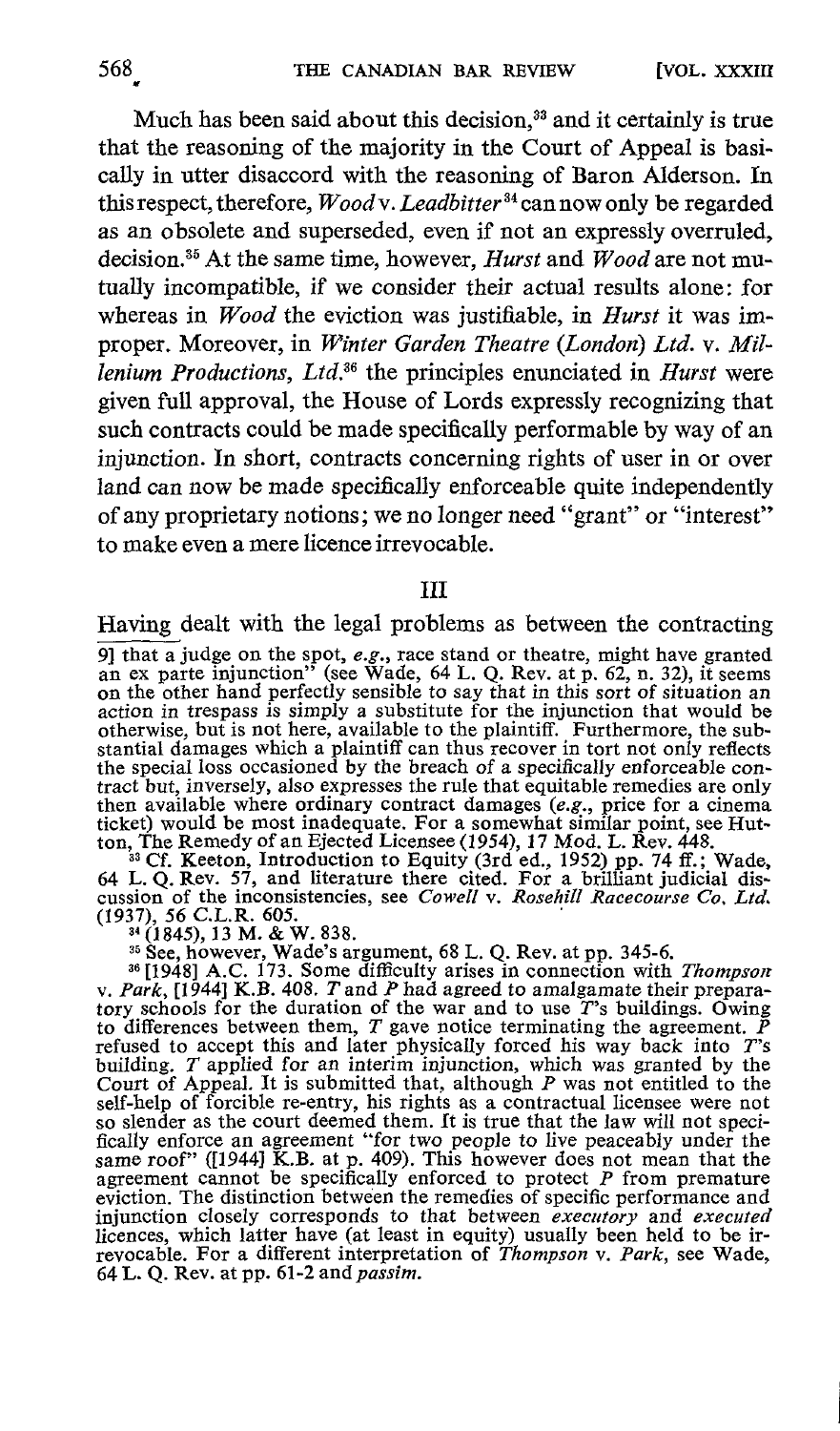parties, let me briefly examine how successors in title affect the' whole position. This position, too, was made immeasurably more complicated by the confusing distinction between mere "licences" and "grants" which originated with Wood v. Leadbitter.<sup>37</sup> For this created the belief that, whereas "proprietary interests" lie in grant, only "personal privileges" can derive from contract. The idea was (and the theme has not yet subsided) that there is something of a barrier between "grant" and "contract" roughly corresponding to the difference between "property" and "agreement". Upon analysis, however, the barrier can be seen to be in many ways imaginary, since the relevant differences are overdrawn.

There is, of course, a long historical tradition why we talk of "grants" (or "granting") in connection with property in land. During the mediaeval period one could not acquire an estate without the ritual of livery of seisin:<sup>38</sup> the land had to be, physically or symbolically, granted by the feoffor to the feoffee; and a convenant, however solemnly it stated the parties' agreement to sell and purchase, was not enough to convey ownership. With the disappearance of livery of seisin and its replacement by the deed of feoffment, the grant of land by physical transfer became a grant by the conveyance of a document, one reason for this being that every deed had not only to be signed and sealed, it had also to be delivered. Today even this documentary grant has lost much of its former importance due to developments in equity, which, by adapting its instrument of specific performance, could then dispense with the necessity of form.<sup>40</sup> In other words, we can now acquire landed interests through the medium of simple contracts, that is, by valid agreements to buy and sell. It is true that such interests are called "equitable" instead of "legal", but this is no more than a difference of label, which only affects a bona fide purchaser without notice.<sup>41</sup> Until that creature makes its rare appearance, legal and equitable interests remain pro tanto indistinguishable. It is thus no longer correct to say, provided law and equity' are considered together, that proprietary interests must lie in grant or that, conversely, contracts give rise to "personal privileges" only.

Yet this notion that contracts can create but rights in personam,

<sup>&</sup>lt;sup>37</sup> (1845), 13 M. & W. 838.<br>
<sup>38</sup> For a brief account, see Holdsworth, Historical Introduction to the<br>
Land Law (1927) pp. 112-116, 130.<br>
<sup>39</sup> Ibid., p. 290 and *passim.*<br>
<sup>40</sup> Walsh v. Lonsdale (1882), 21 Ch. D. 9, is t

<sup>&</sup>lt;sup>41</sup> See Hohfeld, Fundamental Legal Conceptions (1923) p. 121.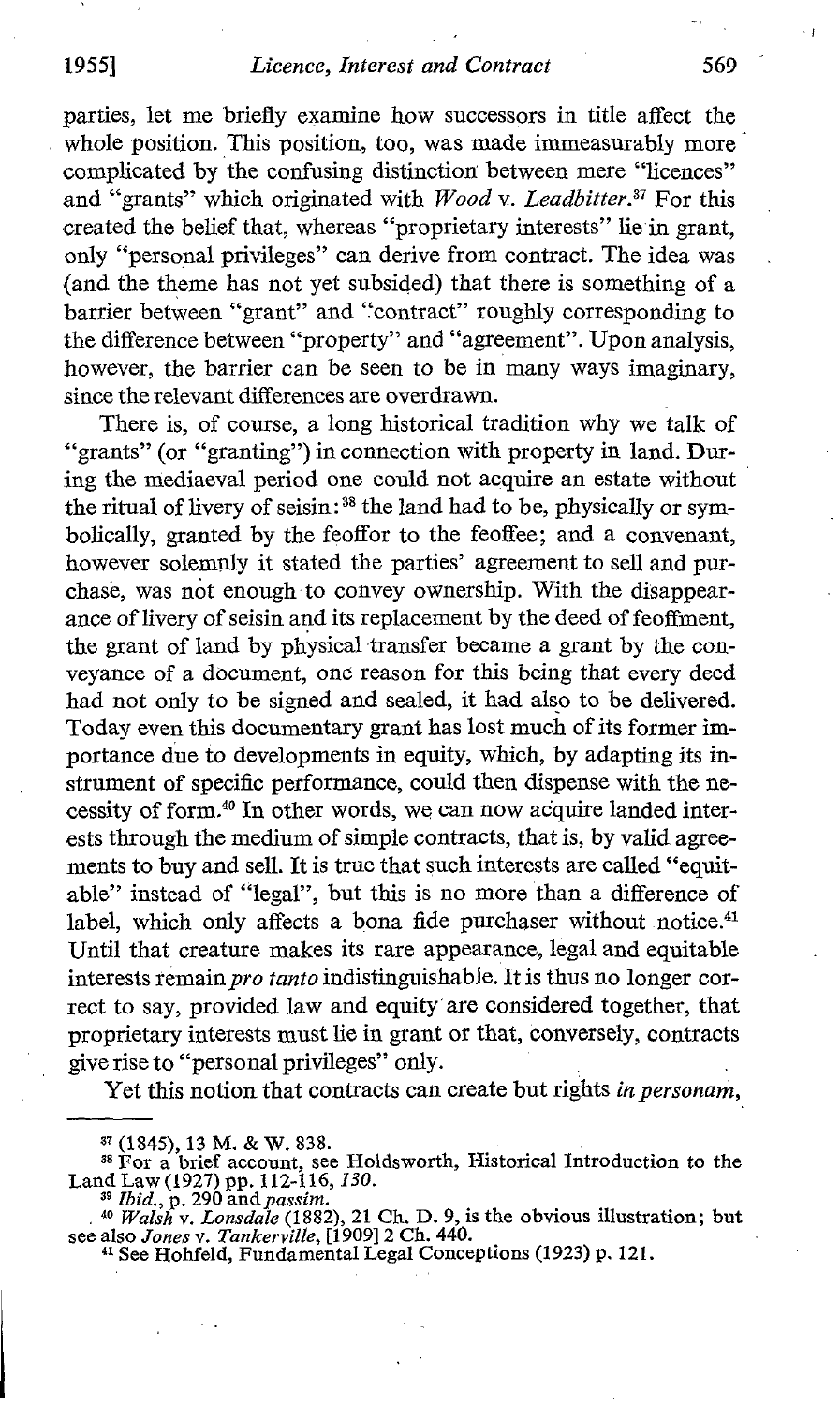as distinct from rights in rem, was transmuted into a further misconception . For it began to be assumed that only such were proper legal interests which could be, or were, created by deed. This led to extraordinary confusion about the meaning of "interests in land", a confusion which, though it did not affect the law of corporeal hereditaments, the types and the conveyancing of which had become more or less fixed or stable, nevertheless became acute in connection with those rights of user of relatively short duration which were either technically easements in gross<sup> $42$ </sup> or which were not regular "leases" because not conferring exclusive possession.<sup>48</sup> Since such rights of user could not be created by deed and could (if at all) only be created by contract, it was somewhat hastily concluded that they were at most contractual rights operative only as between the contracting parties.<sup>44</sup>

This calls for some broader comment on the nature of interests in land, although it is of course impossible to do here complete justice to this complicated subject. But the basic problem can perhaps be briefly explained by the following example, Suppose (facts similar to the *Winter Garden* case<sup>45</sup>) that A, the owner of a theatre, "leases" to X the use of the theatre for a period of ten years. Now if  $\vec{A}$ dies, and the theatre is devised to B, what is  $X$ 's position? Does B take the theatre subject to  $X$ 's licence? In view of what has been said already, the answer should be obvious. Since it now is recognized that the licence (or contract) is irrevocable between  $A$  and  $X$ , that is, the contract is specifically enforceable during the currency

<sup>42</sup> See also footnote 22 *supra*. Easements in gross of short duration need to be carefully distinguished from similar easements meant to enure in perpetuity. There is a strong case against the creation of *perpetual* easements<br>since, as was said in *Keppell* v. *Bailey* (1834), 2 My. & K. 517, it "is clearly<br>inconvenient both to the science of the law and to the pu a latitude should be given". Thus, this policy against such perpetual ease-<br>ments is in effect a salutary, if severe, restriction of the *jus disponendi*. Nor<br>is this policy, it is further submitted, in serious disagreemen teenth century redefinition of easements, whereby perpetual easements could only exist for the benefit of a dominant tenement. In so doing, the law, while protecting rights of way, support of light, often most essential<br>for the enjoyment of property, prevented the creation of other, and perhaps<br>less essential permanent restrictions. In this sense, it scems substan true to say that the categories of easement are closed, even though some exceptions had subsequently to be made for telephone wires, and the like.

<sup>43</sup> The doctrine of "exclusive possession" is old (cf. *Hare v. Celey* (1589),  $F_{\rm F2}$ , 142), and is recorded as an of the hall marke distinguishing Cro. Eh's. 143) and is regarded as one of the hall-marks distinguishing<br>
"leases" from "licences": see Taylor v. Caldwell (1863), 3 B. & S. 826;<br>
Glenwood Lumber Co. Ltd. v. Phillips, [1904] A. C. 405. But see footnote

53 infra.<br>
<sup>44</sup> For the clearest statements to this effect, see King v. David Allen &<br>
Sons, Billposting, Ltd., [1916] 2 A. C. 54; Clore v. Theatrical Properties,<br>
Ltd., H0261 2 All E B. 492, See also Wade, Liennese and Th Ltd., [1936] 3 All E.R. 483. See also Wade, Licences and Third Parties<br>(1952), 68 L. Q. Rev. 337, at p. 347.<br><sup>45</sup> [1948] A. C. 173.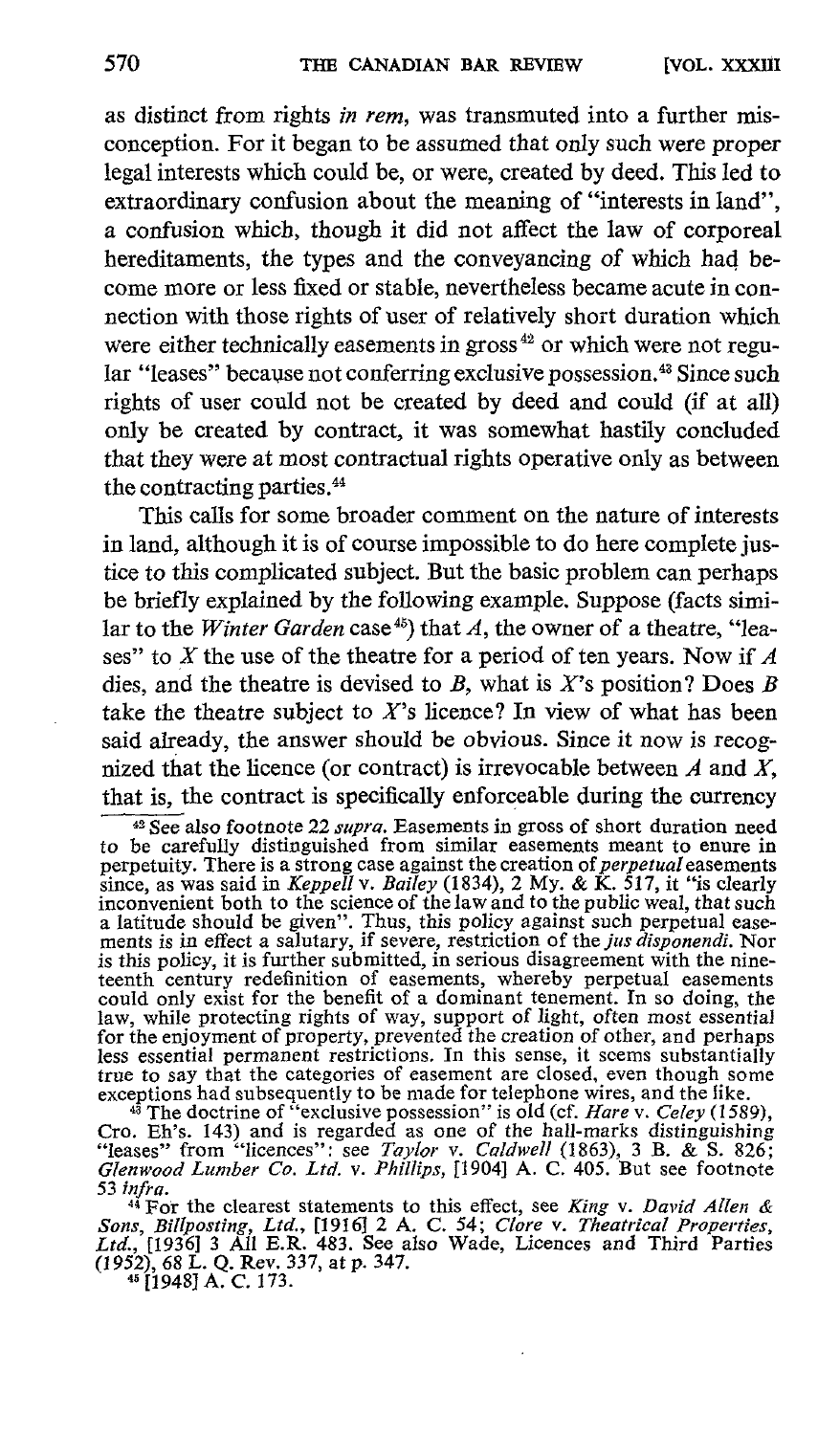### 1955] *Licence, Interest and Contract* 571

of the agreed period by way of an injunction, it must also follow that  $X$ 's rights cannot merely cease because of  $A$ 's premature demise. For the legal policy making the injunction applicable against  $A$ alive must also apply as against  $A$ 's successor. Suppose then that  $A$ , instead of dying, sells the theatre to  $C$ , who (let us assume) takes with notice of  $B$ 's licence. Clearly this variation cannot be treated differently from the former  $(B-X)$  situation. For to allow C to acquire the theatre unincumbered would mean to allow  $A$  to derogate from his contract when it has already been decided that  $A$ 's licence to  $X$  is irrevocable because of the injunction. To say then that the original  $A - X$  contract is specifically enforceable amounts, in effect, to saying that A acquires an interest in land not only against A but also against his successors, although this is an interest which is limited by the agreed duration of the contract. This, indeed, was the whole point of the reasoning in Tulk v. Moxhay,<sup>46</sup> and it is unfortunate that this point seems to have been lost sight of in the course of latex developments, which severely limited the operation of restrictive covenants, contemplating perpetual duration, by converting them into quasi-easements.<sup>47</sup>

But in depicting  $X$ 's rights against  $A$  and his successors, I covered only, half the picture. We must now ask what rights  $A$  has against  $X$ ; more precisely, does  $X$  by his contract also acquire a much wider interest which will, on his  $(X's)$  side, be both transferable and inheritable. It can be seen that this poses a very different problem and that it by no means follows that  $X$  has an assignable interest only because his right of user is protected. For, returning to my previous example, it will be obvious that  $A$ , the theatre-owner, may have special reasons for wanting  $X$ , and not  $X$ 's successors, to use his premises. In this,  $\vec{A}$  is like many another lessor who is vitally concerned in the character and credit of his lessee.<sup>48</sup>

Moreover, on this basis even Clore v. Theatrical Properties, Ltd.<sup>49</sup> is perfectly supportable. Here a "lessor" by deed granted to a "lessee" the free and exclusive use of the refreshment rooms of a theatre for the purpose of supplying refreshments to the theatre's

<sup>&</sup>lt;sup>46</sup> (1848), 2 Phil. 774. See also Denning L. J. in *Bendall v. McWhirter*, [1952] 2 Q.B. 466, at pp. 480-1.<br><sup>47</sup> Formby v. *Barker*, [1903] 2 Ch. 539; *Millbourn v. Lyons*, [1914] 2 Ch.<br>231; *L.C.C. v. Allen*, [1914] 3 K

<sup>&</sup>lt;sup>48</sup> See, for example, *Sowler v. Potter*, [1940] 1 K.B. 271, and compare also *Tolhurst v. Associated Portland Cement Manufacturers* (1903), Ltd., [1902] 2 K.B. 660, esp. at p. 668, per Collins M. R.; and *Kemp v. Baersel* man, [1906] 2 K.B. 604.<br><sup>49</sup> [1936] 3 All E.R.483.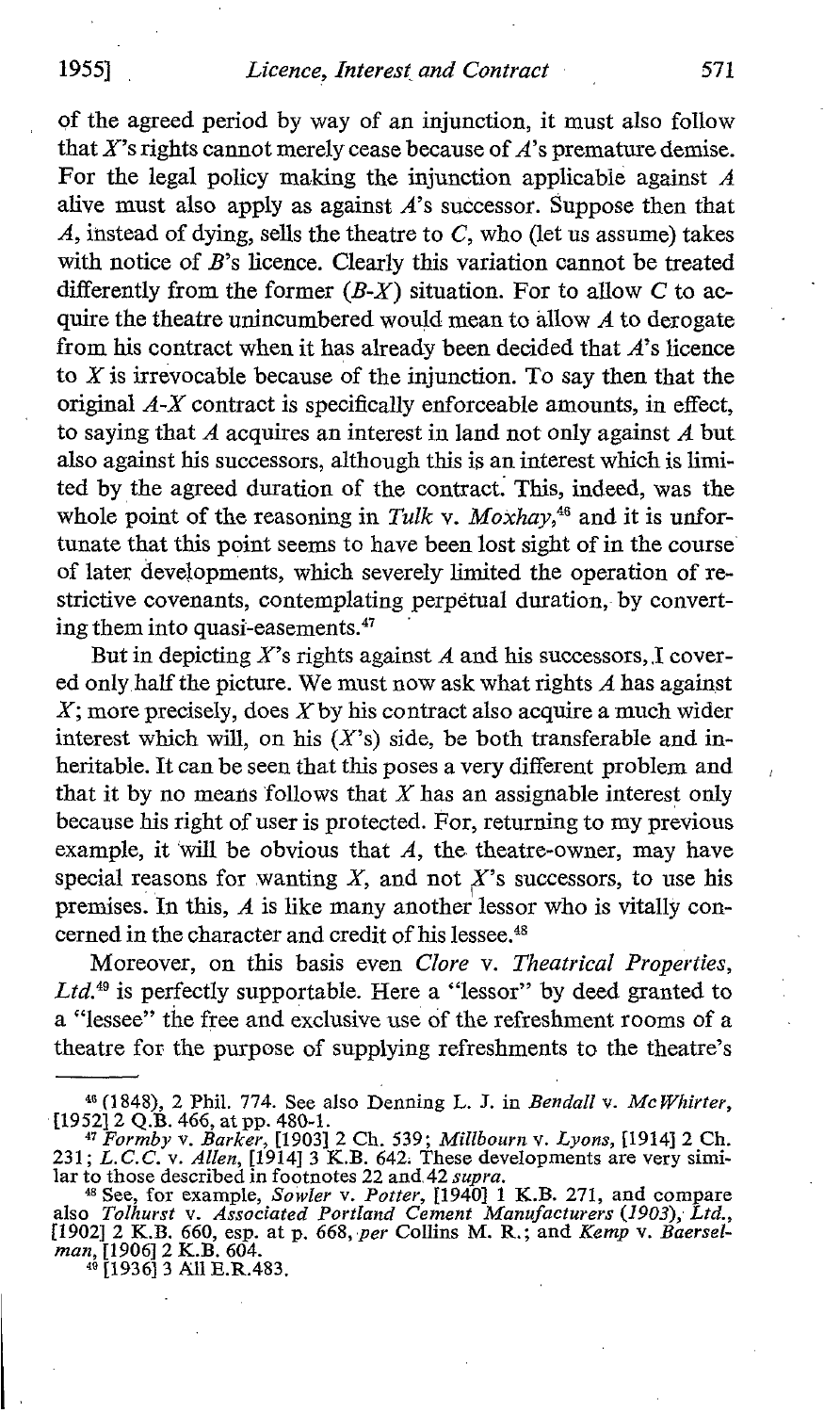patrons; both the theatre and the licence were assigned to other persons, and the "lessor's" assignee brought an action to prevent the assignee of the "lessee" from exercising the licence. In this the plaintiff succeeded, and perhaps nothing can be said against this particular aspect of the decision. But Lord Wright M.R. again reverted to the theory that this was "a personal contract", which was "only enforceable between parties between whom there is privity of contract".`° The assumption was that the plaintiff could not maintain his action unless the "lessee" was denied every tittle of a title. This, as we have seen, meant to confuse two separate issues, that is, a licensee's (protected) interest by way of lien, or clog, or fetter,  $51$ and his (unprotected) interest by way of possessing an asset assignable to other parties. Thus, even a licence can confer an interest, just as a lease containing a covenant not to assign or underlease<sup>52</sup> is a recognized interest.<sup>53</sup>

IV

In Errington v. Errington<sup>54</sup> the implications of the Hurst<sup>55</sup> and Winter Garden cases  $56$  were finally given full expression. In Errington, a father, wishing to provide a home for his son and daughter-in-law, bought a house for them for £750. He borrowed £500 from a building society and paid  $£250$  of his own money in cash. The father then allowed the couple to go into possession, and further orally promised them complete legal ownership, provided they regularly paid

<sup>51</sup> See the language used by Denning L. J. in *Bendall v. McWhirter*,  $[1952]$  2 Q.B. 466, at pp. 478, 483.

<sup>52</sup> At one time, indeed, convenants against assignment were regarded<br>as "usual" ones: see Folkingham v. Croft (1796), 3 Anst. 700; Bell v. Barch-<br>ard (1852), 16 Beav. 8. However the law later hardened against making<br>them

considerable redefinition, especially as regards the doctrine of "exclusive<br>possession". For since the *Winter Garden* case even a tenant without ex-<br>clusive possession will be protected, whether he be called "lessee" or " see". See also footnote 57 *infra*. But the law has also changed in further respects, *i.e.*, in the requirement of "notice" and the doctrine of "letting into possession". As regards the former, it is clear that in certain situations<br>even "lessees" with full possession may not be entitled to the usual notice<br>to quit; as in the Winter Garden case the length of notice will b would be better frankly to recognize these important changes than to main-

tain the artificial dichotomy of lease and licence.<br> $54$  [1952] 1 K.B. 290.  $55$  [1915] 1 K.B. 1. <sup>54</sup> [1952] 1 K.B. 290. <sup>55</sup> [1915] 1 K.B. 1.<br><sup>56</sup> [1948] A.C. 173.

<sup>50</sup> Ibid. at p. 490.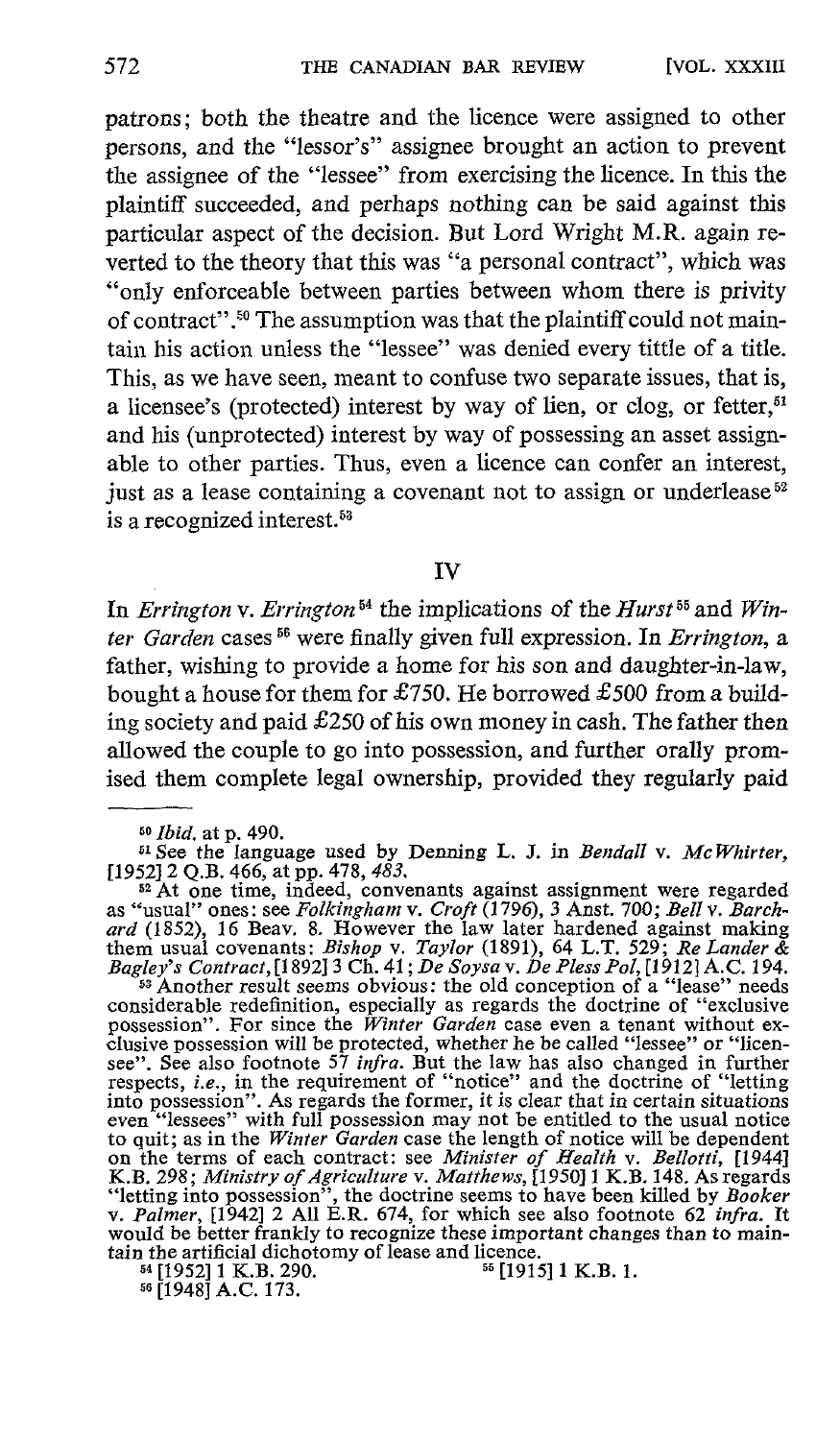off the loan. The daughter-in-law regularly paid the instalments, but when the father died he left all his property, including the house, to his widow, who now claimed possession. The Court of Appeal held that the couple were licensees with "an equitable right to remain so long as they paid the instalments, which would grow into a good equitable title to the house itself as soon as the mortgage was paid".<sup>57</sup> The licensees, moreover, had "acted on the promise, and neither the father nor his widow, his successor in title, can eject them in disregard of it".5s In short, not only was the relationship between the father and the couple held to be an irrevocable licence, but the daughter-in-law also acquired an interest against third parties.

But there is another and even more interesting aspect of this decision. For though the facts, as Lord Justice Somervell said, were not "unnatural", they were "so far as the researches of counsel and ourselves have gone, legally novel".<sup>59</sup> Nor was this at all surprising: the novelty was that the arrangement between the Erringtons was in the nature of a gift, though a gift subject to certain conditions.<sup>60</sup> It was not a tenancy or an ordinary contract (or bargain) since the couple had neither to pay a rent nor give any other price to the father.<sup>61</sup> So far equity had intervened only to prevent the premature revocation of a licence, provided there was a "valuable" contract to begin with; furthermore, this equitable intervention had always been based upon the supposition that damages alone would be an inadequate remedy for the breach of this type of contract. In Errington v. Errington there really was no such original contract; and the enormous significance of the decision therefore lies here, that it has extended the scope of the. equitable licence to protect even gratuitous family arrangements.<sup>62</sup>

.350. 1s "Family arrangement" seems an appropriate expression to describe these new gratuitous, but enforceable, relations. The expression is also<br>gaining increasing currency: see, e.g., Cobb v. Lane, [1952] I All E.R. 1199,<br>at p. 1201, and Crane, op. cit., at p. 324; but see also its earlier u

<sup>s</sup>' [195211 K.B. 290, at p. <sup>296</sup> . To be able to say this, Denning L. J. had also to establish that the couple were not merely tenants at will, though<br>having exclusive possession. On this the previous cases were most con-<br>fusing; the confusion was to think that although a person could be a "ten-<br>a ancy" requires considerable recasting.

 $\hat{15}$  *is Ibid.* at p. 300.

<sup>&</sup>lt;sup>59</sup> *Ibid.* at pp. 293-4.

<sup>&</sup>lt;sup>60</sup> See Hargreaves, Licensed Possessors (1953), 69 L. Q. Rev. 466, at pp. 476-7.

<sup>&</sup>lt;sup>61</sup> If this situation was a gift, it follows that the arrangement could not have been an "estate contract", which has been advanced as an alternative, and less unsettling, ground for the decision : see Wade, <sup>68</sup> L. Q. Rev. at p.